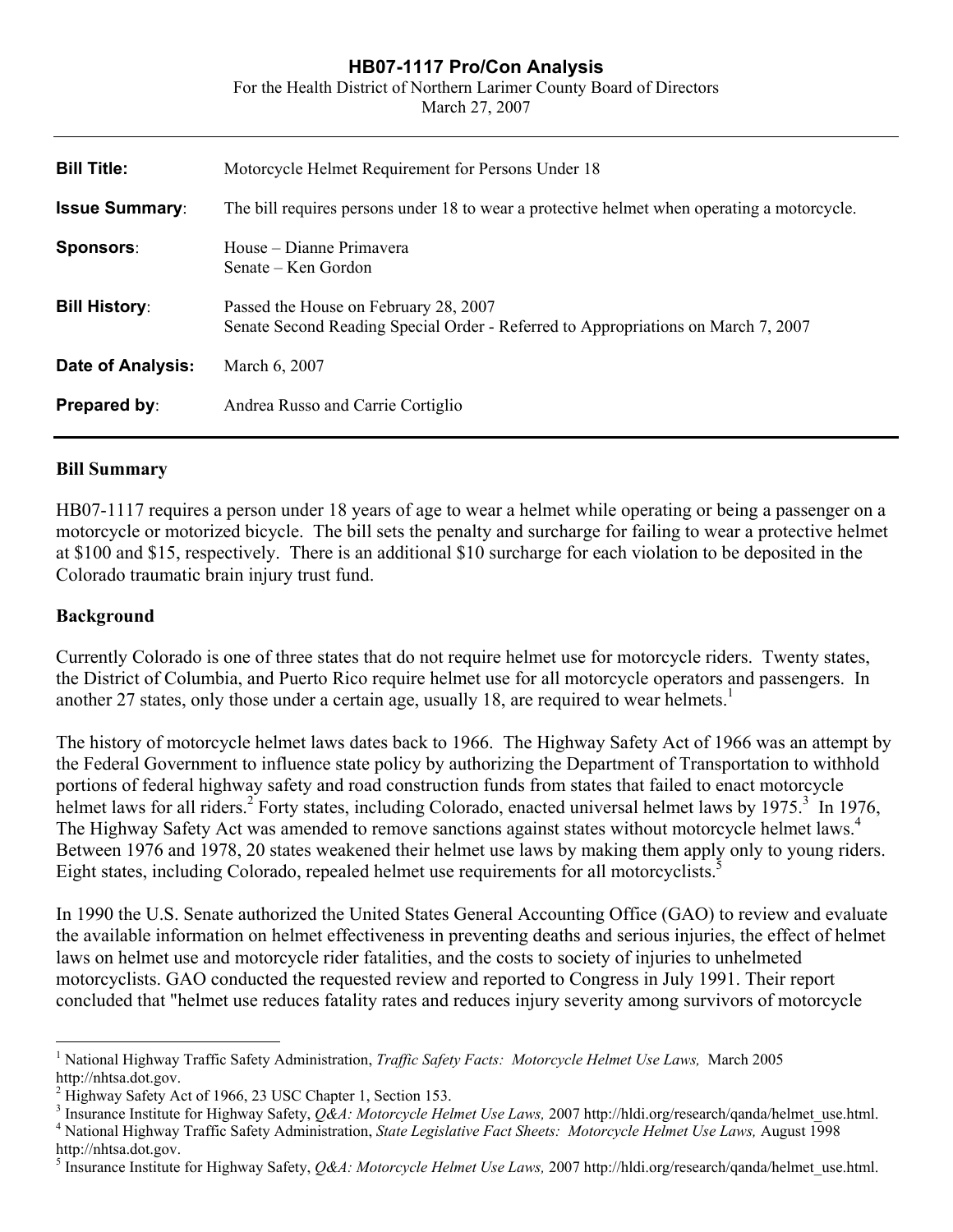accidents" and that "universal helmet laws have been very effective in increasing helmet use, virtually doubling use compared with experience without a law or with a limited law applying only to young riders. Under universal helmet laws, most states experienced 20 to 40 percent lower fatality rates than during periods without laws or under limited laws." The report recommended that "because there is convincing evidence that helmets save lives and reduce society's burden of caring for injured riders, the Congress may wish to consider encouraging states to enact and retain universal helmet laws." As a result of the GAO report findings, Congress promoted universal helmet laws as part of the Intermodal Surface Transportation Efficiency Act of 1991, commonly known as ISTEA. ISTEA provided special "incentive" grants to states with both universal motorcycle helmet laws and passenger vehicle safety belt use laws. ISTEA provided that states without both a universal motorcycle helmet law and a safety belt use law by October 1, 1993, would have a portion of their fiscal year 1995 Federal-aid highway funds transferred to their highway safety programs. As most states had safety belt use laws in place, the provision's main goal was to encourage states to enact universal helmet laws. The ISTEA transfer provision for states lacking universal helmet laws was repealed by Congress in 1995.<sup>[6](#page-1-0)</sup>

All available evidence indicates that motorcycle helmets reduce the chance of serious injury or death in the event of a crash. A 2004 review of studies on helmet use and fatalities and injuries in motorcycle crashes by the Cochrane Collaboration concluded that motorcycle helmets reduce the risk of mortality and head injury in motorcycle crashes. The National Highway Traffic Safety Administration (NHTSA) has determined that motorcycle helmets provide the best protection from head injury for motorcyclists involved in traffic crashes and that the passage of helmet laws governing all motorcycle riders is the most effective method of increasing helmet use. NHTSA estimates that between 1984 and 2003 helmets saved the lives of 14,992 motorcyclists.

# **Why is this issue important?**

In 2004, 4,008 motorcyclists were killed and an additional 76,000 were injured in traffic crashes in the United States. This is an 8 percent increase in fatalities and a 14 percent increase in motorcyclist injuries from 2003.<sup>[7](#page-1-1)</sup> 377 of the motorcyclist fatalities and 11,000 of the motorcyclists injured in 2004 were drivers or occupants age 20 or younger.<sup>[8](#page-1-2)</sup> Almost forty-four percent of motorcycle riders killed in 2004 were not wearing helmets.<sup>[9](#page-1-3)</sup> From 1995 to 2005 in Colorado the percentage of un-helmeted riders fatally injured in motorcycle accidents has consistently stayed above 69%.<sup>10</sup>

## **Reasons to support bill**:

- Overwhelming evidence suggests that motorcycle helmets provide the best protection from head injury. Fifty-three observational studies have shown that motorcycle helmets appear to reduce the risk of mortality in motorcycle crashes. Motorcycle helmets have been shown to reduce the risk of head injury by  $72\%$ <sup>[11](#page-1-5)</sup>
- Unhelmeted riders involved in crashes are less likely to have insurance and are likely to have higher hospital costs. Only slightly more than half of motorcycle crash victims have private health insurance thus a majority of medical costs associated with motorcycle injuries are paid by the government.<sup>12</sup> A

<span id="page-1-0"></span><sup>1</sup> <sup>6</sup> NHTSA, *Evaluation of the Repeal of Motorcycle Helmet Laws in Kentucky and Louisiana*, October 28, 2003, http://nhtsa.dot.gov/people/injury/pedbimot/motrocycle/kentucky-la03/Background.html

<span id="page-1-1"></span><sup>7</sup> NHTSA National Center for Statistics and Analysis, *Traffic Safety Facts: 2004 Data,* http://www-fars.nhtsa.dot.gov/pdf/nrd-30/NCSA/TSF2004/809908.pdf

<span id="page-1-2"></span><sup>8</sup> NHTSA ibid.

<span id="page-1-3"></span> $9$  IBID.

<span id="page-1-4"></span><sup>10</sup> NHTSA National Center for Statistics and Analysis, *Traffic Safety Facts: 2004 Data,* http://www-fars.nhtsa.dot.gov/pdf/nrd-30/NCSA/TSF2004/809908.pdf

<span id="page-1-5"></span><sup>11</sup> Liu, B, Ivers, R, Norton R, Blows, S, Lo SK. *Helmets for Preventing Injury in Motorcycle Riders.* Cochrane Database Syst Rev. 2004;(2):CD004333. http://www.ncbi.nlm.nih.gov.

<span id="page-1-6"></span><sup>&</sup>lt;sup>12</sup> Lawrence, B.A.: Max, W.: and Miller, T.T. 2002 *Cost of injuries, resulting from motorcycle crashes: a literature review.* Report no. DOT HS-808-347. Washington, DC: US Department of Transportation.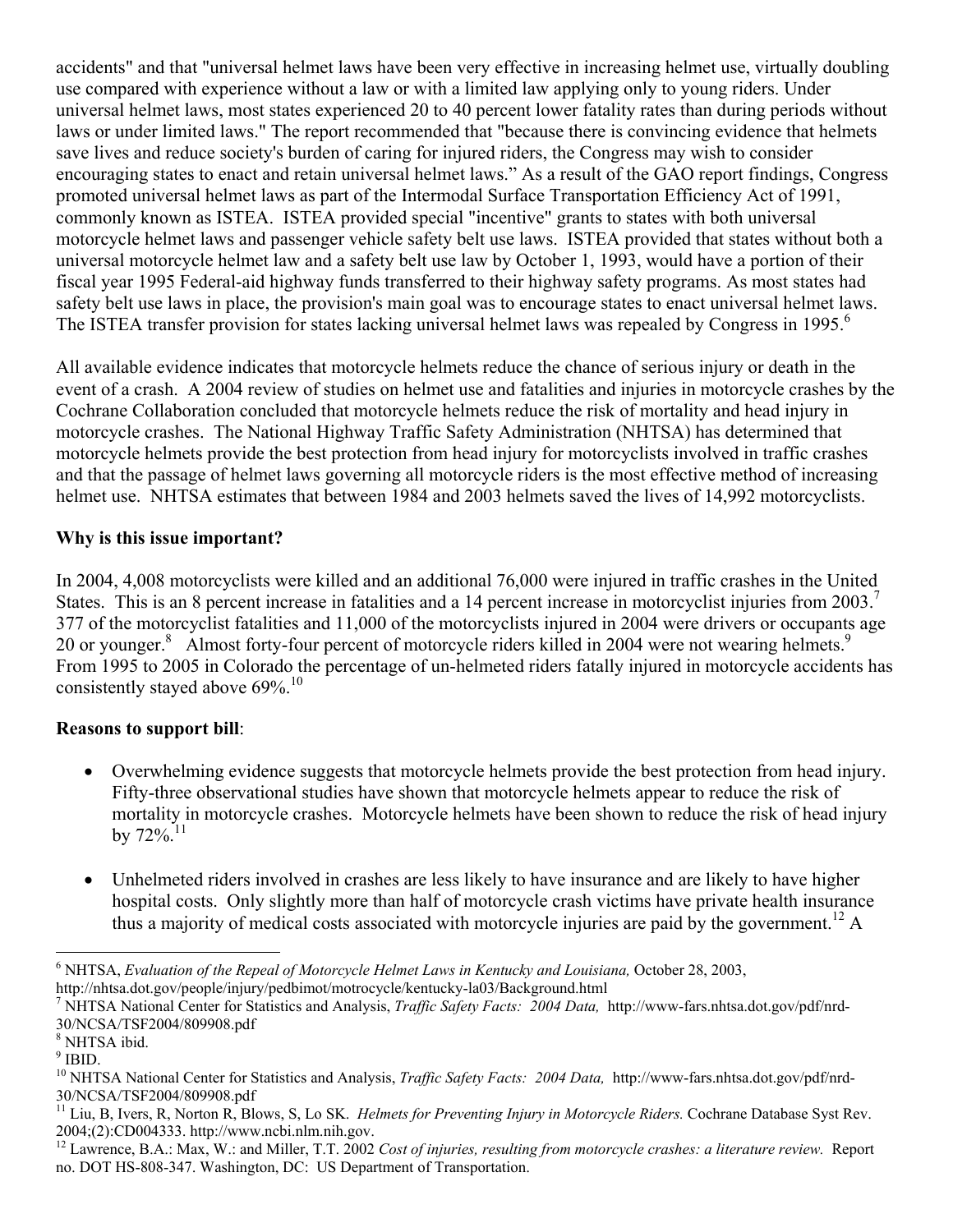report by the General Accounting Office found that non-helmeted riders were more extensive users of medical services. They were more likely to 1) need ambulance service, 2) be admitted to a hospital as an inpatient, 3) have higher hospital charges, 4) need neurosurgery and intensive care, 5) need rehabilitation, and 6) be permanently impaired and need long-term care.<sup>[13](#page-2-0)</sup>

- NHSTA estimates that motorcycle helmet use saved \$1.3 billion in 2002.<sup>14</sup>
- Without helmet laws motorcycle riders are less likely to wear helmets. An analysis of helmet use in Arkansas and Texas demonstrated that when all riders were required to wear helmets helmet use was 97%. In 1998, after the repeal of universal laws fewer riders wore helmets. Effective Aug 1, 1997, Arkansas required helmet use only for riders under age 21 and Texas required helmet use only for riders under age 21, and for older riders who have not completed a rider education course or who do not have a least \$10,000 medical insurance coverage. Within in one year observed helmet use had fallen to 52 percent in Arkansas and to 66 percent in Texas.<sup>15</sup> Motorcyclist fatalities and head injuries increased in Arkansas and Texas after the repeal of universal helmet laws. In Arkansas fatalities increase by 21 percent in the first full year following the repeal. In Texas, fatalities increased by 31 percent.<sup>[16](#page-2-3)</sup>
- Although helmet laws that only cover minors are difficult to enforce it is hoped that mandating helmet use for young riders will have the effect of increasing helmet use among all riders.

## **Reasons to oppose bill**:

1

- Helmet laws that only cover minors are extremely difficult to enforce.<sup>17</sup> Determining the age of a motorcycle rider is very difficult for law enforcement. According to the Insurance Institute for Highway Safety helmet laws that cover only minors are weak. "Helmet use rates for all riders remain low in states where restricted laws are in effect, and death rates are 20 to 30 percent higher when states have weak laws or no laws, compared with rates when helmet laws apply to all riders.<sup>18</sup>
- Many motorcyclists feel that helmet laws impinge upon personal freedoms and that helmet use should be an individual choice. Opponents of HB07-1117 feel this bill amounts to state intervention between a parent and child.<sup>19</sup>
- Opponents of mandatory helmet laws believe that education is superior to legislation in the pursuit of safety goals. The motorcycle community does not oppose the use of helmets, it opposes mandates.
- Opponents of the bill argue that studies have shown helmets can increase the risk of severe injury such as neck or spinal cord injury. Staff has been unable to locate any study of this nature published in a peer-reviewed journal. In fact, in a study of emergency departments of eight medical centers in the state

<span id="page-2-0"></span><sup>&</sup>lt;sup>13</sup> US General Accounting Office. 1991 *Highway Safety: Motorcycle helmet laws save lives and reduce costs to society*. Washington, DC.<br><sup>14</sup> NHTSA, *Motorcycle Helmet Use Laws*, March 2005, http://nhtsa.dot.gov/people/injurty/pedbimot/motorcycle/Motorcycle2005.pdf

<span id="page-2-1"></span><sup>&</sup>lt;sup>15</sup> Preusser, D.F., J.H. Hedlund, and R.G. Ulmer, Evaluation of Motorcycle Helmet Law Repeal in Arkansas and Texas, September

<span id="page-2-2"></span><sup>2000</sup> http://nhtsa.dot.gov/people/injury/pedbimot/motocycle/EvalofMotor.pdf.  $16$  Ibid.

<span id="page-2-4"></span><span id="page-2-3"></span><sup>17</sup> Straus, Erica M. *Motorcycle Helmet Laws: The Role of Scientific Research in Public Policy,* March 6, 2006 http://healthresearch.georgetown.edu/Erica/helmetlaws.htm

<span id="page-2-5"></span><sup>18</sup> Insurance Institute for Highway Safety Highway Loss Data Institute, *Q&A: Motorcycle Helmet Use Laws,* January 2007, http://hldi.org/research/qanda/helmet\_use.html

<span id="page-2-6"></span><sup>19</sup> ABATE of Colorado. http://abateofcolo.org.